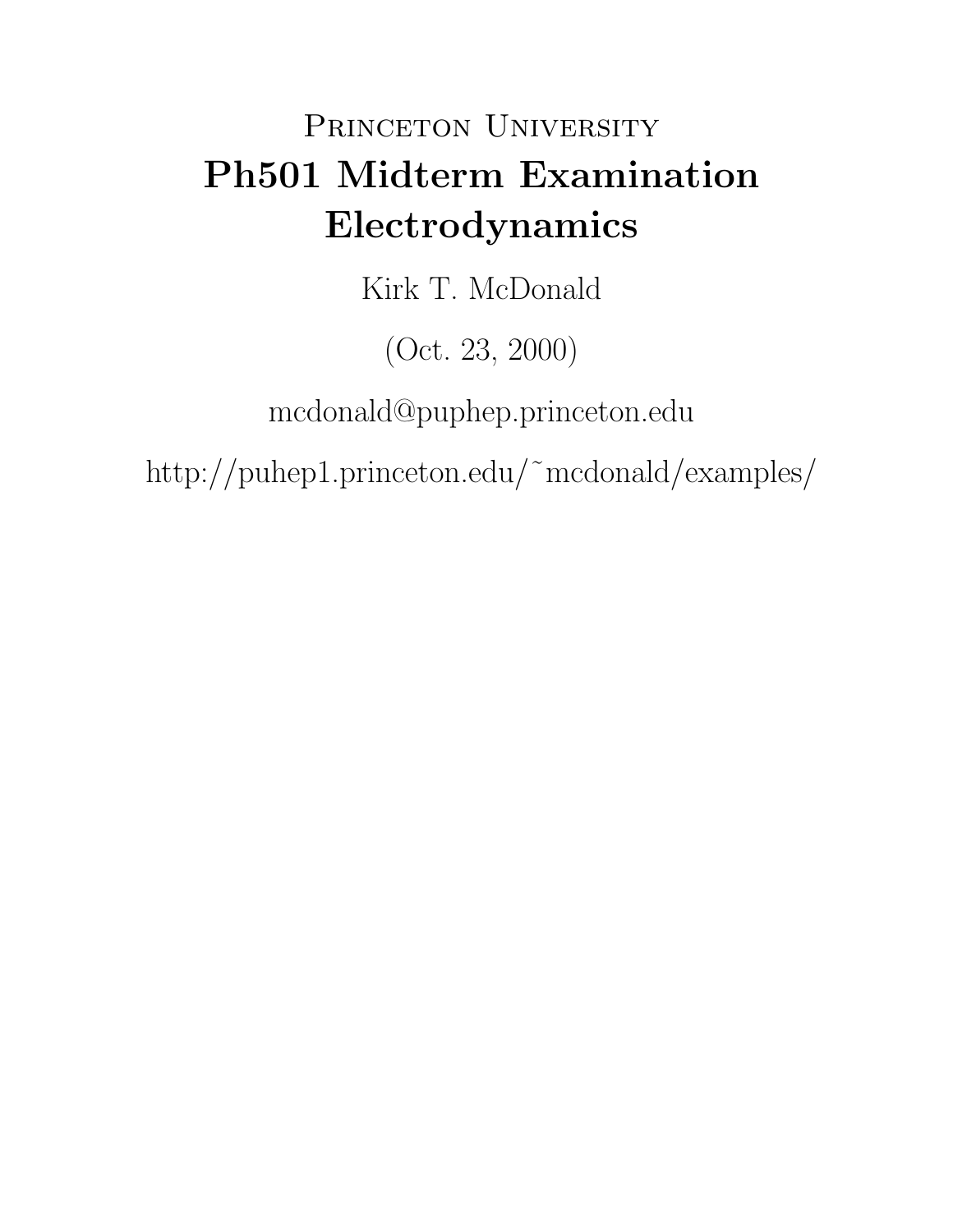## Please do all work in the exam booklets provided.

## You may use either Gaussian or MKSA units on this exam.

- 1. (10 pts.) Show that the charge induced in a small area A on a grounded conducting plane by a point charge not in that plane is proportional to the solid angle subtended at the point charge by area A.
- 2. (20 pts.) A hollow dielectric sphere of dielectric constant  $\epsilon = 3$  has inner radius one half its outer radius. When this sphere is placed in an initially uniform electric field  $E_0$ , what is the resulting electric field strength at the center of the sphere?
- 3. (30 pts.) Two circular wires of radii a and b have a common center, and are free to turn on an insulating axis which is a diameter of both. Find the torque about this diameter required to hold the two wire loops at rest when their planes are at right angles and they are carrying currents I and I', supposing that  $b \ll a$ . Give both the leading term, and the first correction in a power of the small ratio  $b/a$ .

Hint: This requires evaluating the first correction to both the axial and transverse magnetic field components near the center of the larger loop. Recall that the torque about a point is  $\vec{\tau} = \mathbf{r} \times \mathbf{F}$  where force **F** is applied at distance **r**.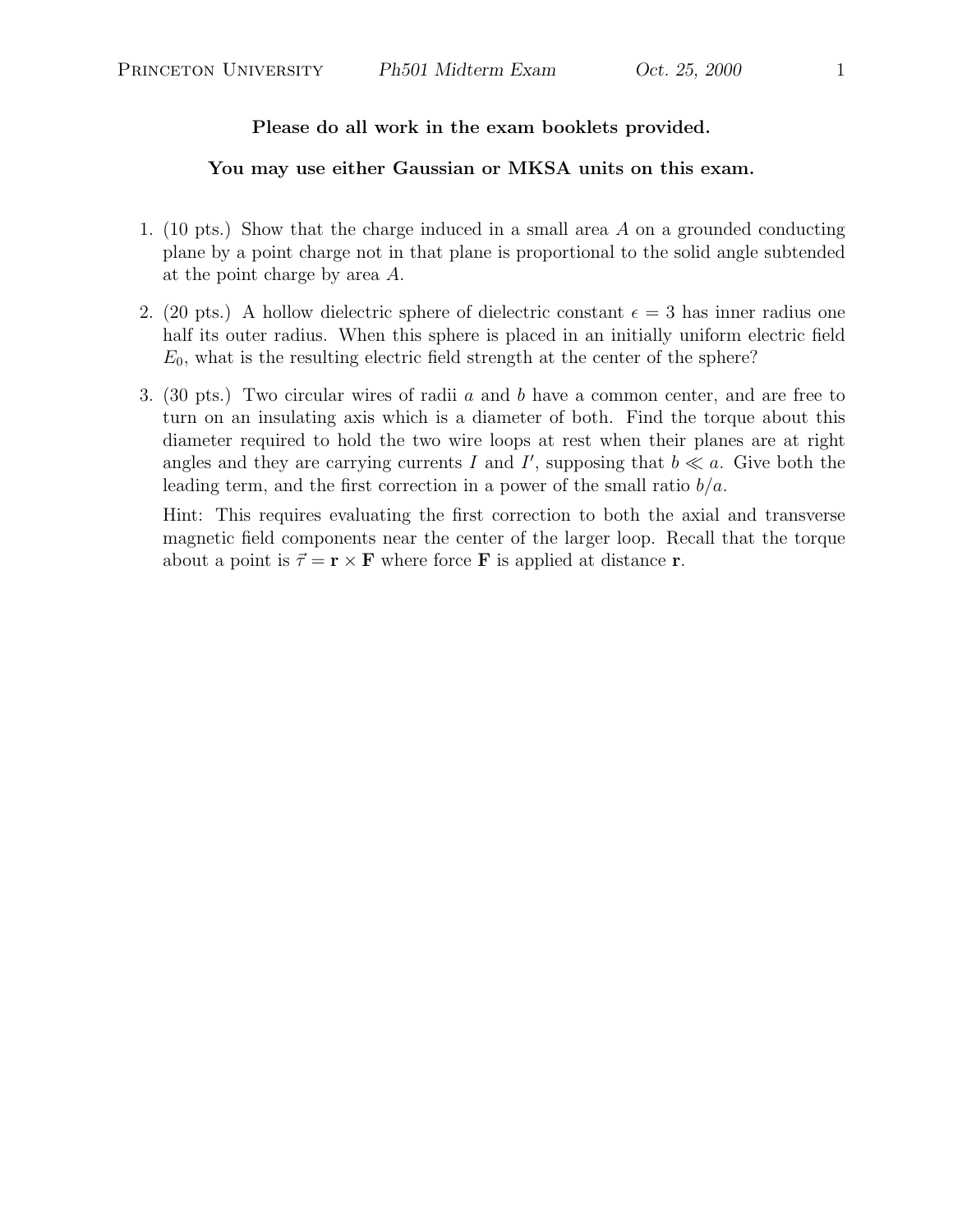## Solutions

1. Let charge q be at perpendicular distance  $\alpha$  from the grounded conducting plane. The small area A has its center at distance  $r$  from the foot of the perpendicular to charge q. The charge  $q'$  induced in the area A is related by

$$
q' = \sigma A = \frac{EA}{4\pi},\tag{1}
$$

where  $E$  is the electric field strength at the surface of the conducting plane.

We calculate E using the image method, supposing that charge  $-q$  is located at distance  $a$  on the other side of the conducting plane from charge  $q$ . Then,

$$
E = -\frac{2q}{R^2} \frac{a}{R} = -2q \frac{\cos \theta}{R^2},\tag{2}
$$

where  $R =$ √  $a^2 + r^2$  is the distance from charge q to area A, and  $\theta$  is the angle between vector **R** and the perpendicular from  $q$  to the plane.

Combining eqs.  $(1)$  and  $(2)$ , we have

$$
q' = -\frac{2qA\cos\theta}{4\pi R^2} = -\frac{q\Omega}{2\pi},\tag{3}
$$

where  $\Omega = A \cos \theta / R^2$  is the solid angle subtended by area A at charge q. For the whole plane,  $\Omega = 2\pi$  and  $q' = -q$ .

2. This problem is closely related to that of a dielectric sphere in an otherwise uniform electric field. We choose the z axis antiparallel to the initial field  $\mathbf{E}_0$ , with the origin at the center of the dielectric sphere, where the potential is taken to be zero.

The potential of the initial field is then

$$
\phi_0 = E_0 z = E_0 r \cos \theta = E_0 r P_1(\theta),\tag{4}
$$

where  $\theta$  is the polar angle with respect to the z axis and  $P_1$  is the Legendre polynomial of order 1.

We recall from the case of a uniform dielectric sphere that the potential contains terms only in  $P_1$ , and we expect the same here.

Writing the inner radius of the sphere as  $a$  and the outer radius as  $b$ , we expect that the potential will have the form

$$
\phi_1 = E_0 r P_1 + A \frac{r}{a} P_1, \qquad (0 < r < a) \tag{5}
$$

$$
\phi_2 = E_0 r P_1 + B \frac{r}{a} P_1 + C \frac{b^2}{r^2} P_1, \qquad (a < r < b)
$$
\n<sup>(6)</sup>

$$
\phi_3 = E_0 r P_1 + D \frac{b^2}{r^2} P_1, \qquad (a < r < b)
$$
\n<sup>(7)</sup>

since the perturbation to field  $E_0$  must be finite at  $r = 0$  and  $\infty$ .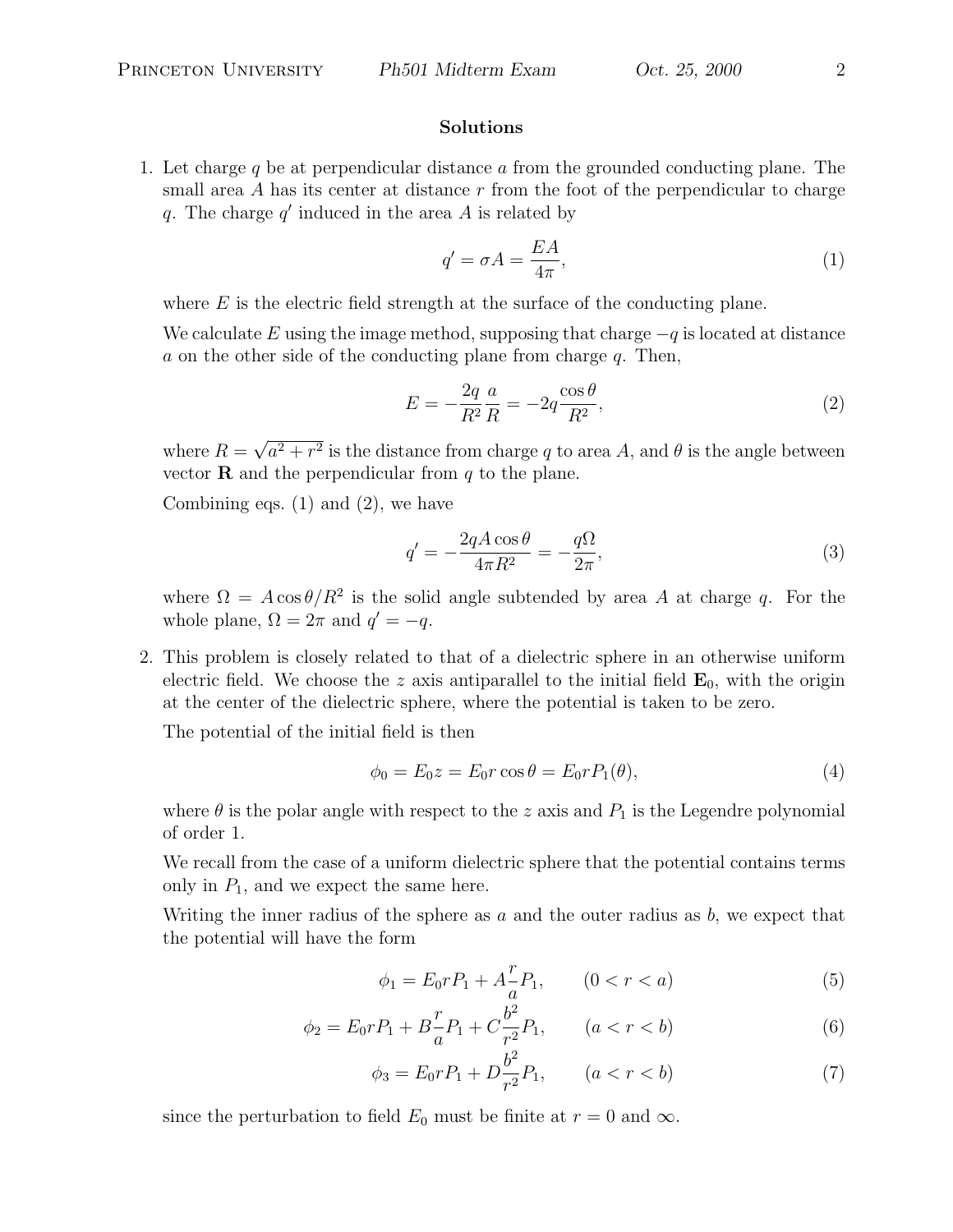The potential is continuous at  $r = a$  and b, so that

$$
A = B + C \frac{b^2}{a^2}, \tag{8}
$$

$$
B\frac{b}{a} + C = D. \tag{9}
$$

Also, the normal component of the electric displacement  $\mathbf{D} = \epsilon \mathbf{E}$  is continuous at the boundaries, since  $\nabla \cdot \mathbf{D} = 0$ . Hence,

$$
\frac{\partial \phi_1(a)}{\partial r} = \epsilon \frac{\partial \phi_2(a)}{\partial r},\tag{10}
$$

and

$$
\epsilon \frac{\partial \phi_2(b)}{\partial r} = \frac{\partial \phi_3(b)}{\partial r},\tag{11}
$$

which yields

$$
E_0 + \frac{A}{a} = \epsilon E_0 + \epsilon \frac{B}{a} - 2\epsilon \frac{Cb^2}{a^3},\tag{12}
$$

and

$$
\epsilon E_0 + \epsilon \frac{B}{a} - 2\epsilon \frac{C}{b} = E_0 - 2\frac{D}{b}.\tag{13}
$$

Inserting eq.  $(8)$  in  $(12)$ , we get

$$
\frac{\epsilon - 1}{a}B - (2\epsilon + 1)\frac{b^2}{a^3}C = (1 - \epsilon)E_0,
$$
\n(14)

while using eq.  $(9)$  in  $(13)$  gives

$$
\frac{\epsilon+2}{a}B - \frac{2(\epsilon-1)}{b}C = (1-\epsilon)E_0.
$$
\n(15)

These could be solved in general for  $A, B$  and  $C$ , but here we consider the particular case that  $a = 1$ ,  $b = 2$  and  $\epsilon = 3$ , for which eqs. (14) and (15) become

$$
B - 14C = -E_0,\t(16)
$$

and

$$
5B - 2C = -2E_0.
$$
\n(17)

We quickly find that

$$
B = -\frac{13}{34}E_0, \qquad C = \frac{3}{68}E_0,\tag{18}
$$

and from eq.  $(11)$ ,

$$
A = B + 4C = -\frac{7}{34}E_0.
$$
\n(19)

The electric field strength at the center of the dielectric sphere is

$$
E(0) = E_0 + A = \frac{27}{34} E_0.
$$
\n(20)

A dielectric sphere is not as effective as a conducting sphere in shielding its interior from an external electric field.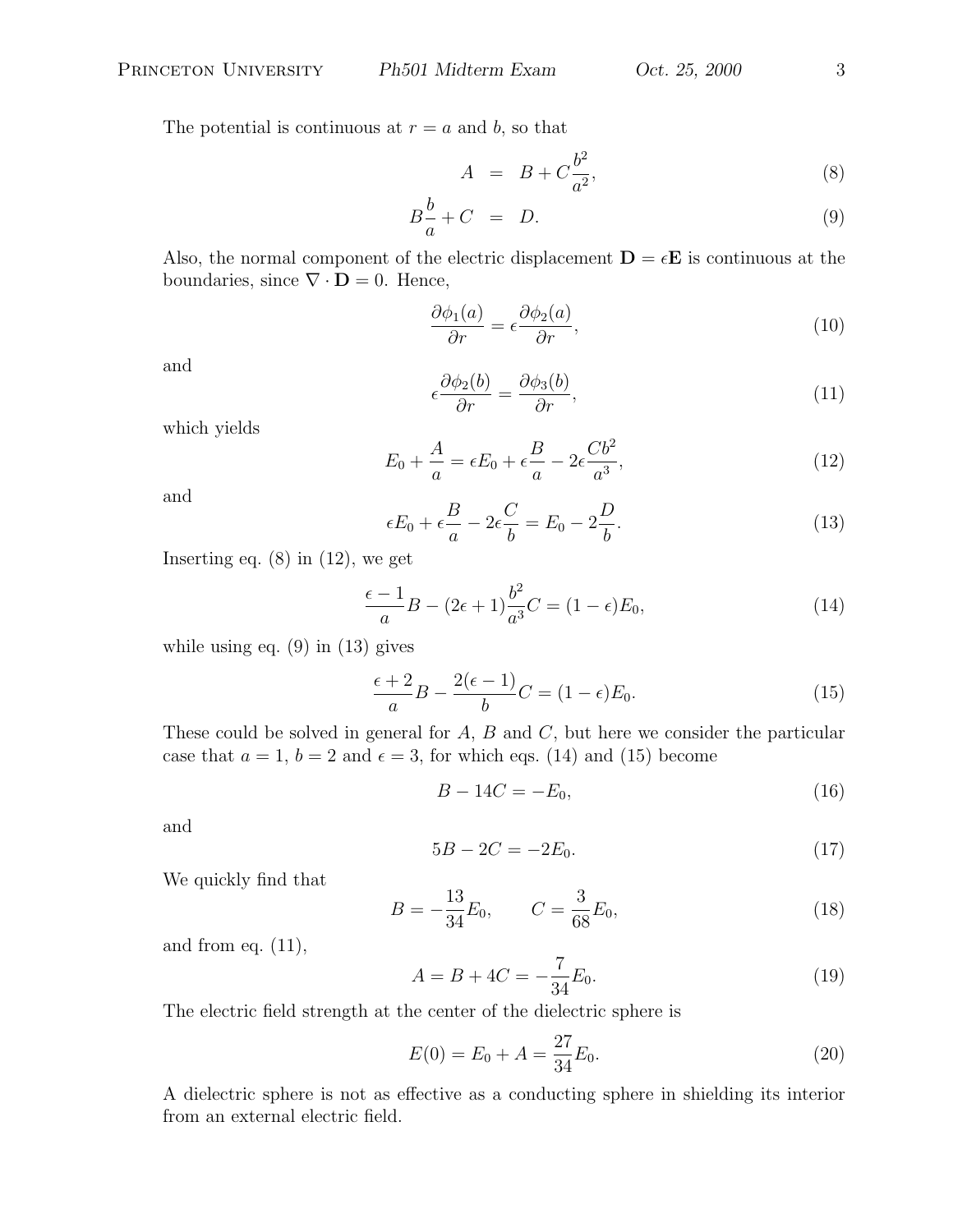3. (Problem 12, p. 448 of The Mathematical Theory of Electricity and Magnetism by J. Jeans.)

The leading term of the torque is given by  $\vec{\mu} \times \mathbf{B}(0)$ , where

$$
\mu = \frac{\pi I' b^2}{c} \tag{21}
$$

is the magnetic moment of the small loop of radius  $b$  that carries current  $I'$ , and

$$
B(0) = \frac{1}{c} \int \frac{\mathbf{I} \times d\mathbf{l}}{r^2} = \frac{2\pi a I}{ca^2} = \frac{2\pi I}{ca}
$$
 (22)

is the magnetic field at the center of the loops due to the current  $I$  in the loop of radius a. When the two loops are at right angles, the vectors  $\vec{\mu}$  and  $\bf{B}(0)$  are also at right angles, so the magnitude of the leading term of the torque is

$$
\tau = \frac{2\pi II'b^2}{c^2 a} \tag{23}
$$

To evaluate the torque in greater detail, we consider the variation of the magnetic field over the small loop, and use the basic torque equation

$$
\vec{\tau} = \int \mathbf{r} \times d\mathbf{F} = \frac{1}{c} \int \mathbf{r} \times [I'dI' \times \mathbf{B}(\text{due to I})]. \tag{24}
$$

We use a coordinate system in which the centers of the loops are at the origin, with the axis of loop a is along the z axis. We take the sign of current I to be such that the resulting magnetic field at the origin is in the  $+z$  direction. The axis of loop b is defined to be the y axis, and the sign of current  $I'$  is such that the magnetic moment  $\vec{\mu}$  is along the +y axis. Then, we desire the x component of the torque  $\vec{\tau}$  about the origin:

$$
\tau_x = \frac{1}{c} \int b\hat{\mathbf{r}} \times [I'b\hat{\phi} d\phi \times (B_z \hat{\mathbf{z}} + B_\rho \hat{\rho})] \Big|_x
$$
  
= 
$$
\frac{b^2 I'}{c} \int_0^{2\pi} d\phi \cos \phi (\cos \phi B_z + \sin \phi B_\rho),
$$
 (25)

where angle  $\phi$  is measured in the x-z plane with respect to the z axis, such that for a point on loop b,  $\rho = b \sin \phi$  and  $z = b \cos \phi$ .

If we don't recall the results of problem 7, set 4, the magnitude of  $B_\rho$  can be estimated quickly using the Maxwell equation  $\nabla \cdot \mathbf{B} = 0$  and a "pillbox" surface of radius  $\rho$  and thickness  $dz$  whose axis is along the  $z$  axis:

$$
0 = \int \nabla \cdot \mathbf{B}dVol = \int \mathbf{B} \cdot d\mathbf{S}
$$
  
\n
$$
\approx \pi \rho^2 (B_z(0, z + dz) - B_z(0, z)) + 2\pi \rho dz B_\rho(\rho, z).
$$
  
\n
$$
\approx \pi \rho^2 dz \frac{\partial B_z(0, z)}{\partial z} + 2\pi \rho dz B_\rho(\rho, z).
$$
 (26)